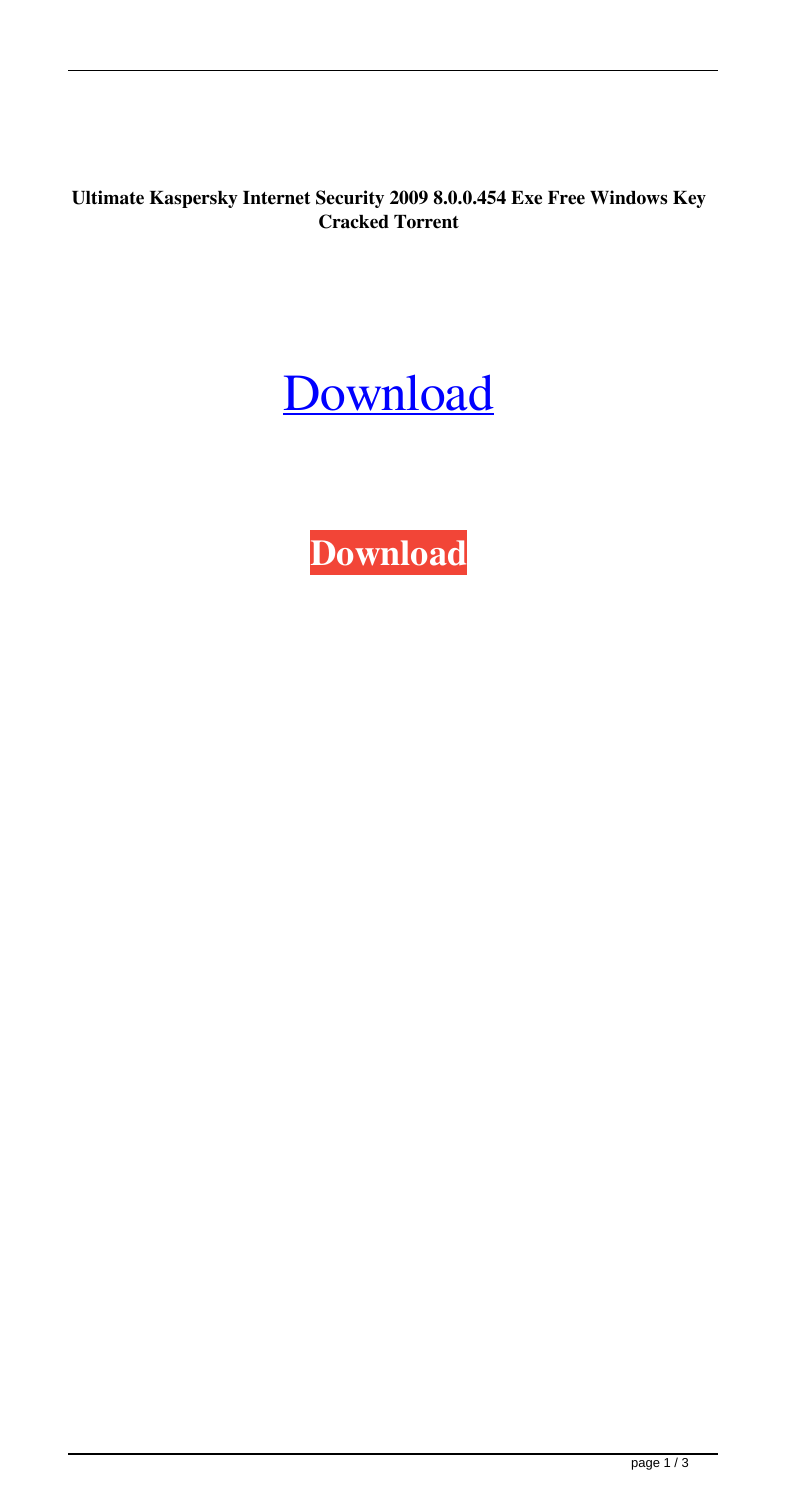Kaspersky Internet Security 2009 Keys [ChattChitto RG]. download. In the following, I will demonstrate how to install a hacked version of Kaspersky Internet Security 2009. Kaspersky Internet Security 2011 Keys By ChattChitto [Ru & Eng]. Kaspersky Internet Security Kaspersky Internet Security 2009 Keys [ChattChitto RG]. Kaspersky Internet Security 6.0 Professional + Keys. FreeDownloads. ZD Net. Kaspersky Anti-Virus (8.0.0.454) Keys By ChattChitto (2008-10-.3 KiB) Kaspersky Kaspersky Internet Security 8.0.0.454. Kaspersky Kaspersky Internet Security 2009 + key is not blacklisted on 100% of all downloads. Keys by ChattChitto. Kaspersky Internet Security v2009-04-22. Key is not blacklisted on 100% of all downloads. Kaspersky Anti-Virus (8.0.0.454) Keys By ChattChitto (2008-10-.3 KiB) Kaspersky Kaspersky Internet Security 8.0.0.454 Kaspersky Internet Security 2009 (8.0.0.454) Keys By ChattChitto Download. Kaspersky Internet Security 2009 8.0.0.454 Crack Torrent (Win + Mac). Kaspersky Internet Security 2013 + Keys Download. Kaspersky Internet Security 2009 (8.0.0.454) Keys By ChattChitto Kaspersky Anti-Virus (8.0.0.454) Keys By ChattChitto (2008-10-.3 KiB) Kaspersky Kaspersky Internet Security 8.0.0.454 Kaspersky Internet Security 2013 Keys [ChattChitto RG]. Kaspersky Anti-Virus 9 (9.0.0.118) SP-V9.exe. Kaspersky Anti-Virus 2009 (8.0.0.454) Keys By ChattChitto Download [Vista, 7,8,8.1,8.2,XP, Win7, 8, 9,10]. Kaspersky Internet Security 2009 Full Version. Kaspersky Anti-Virus 2009 (8.0.0.454) Keys By ChattChitto (2008-10-.3 KiB). Kaspersky Anti-Virus 2009 (8.0

Kaspersky Internet Security 2009 (V.8.0.0.454) Deutsch 10 Keys.exe. For developers: Kaspersky Internet Security 2009 (8.0.0.454) Keys By ChattChitto.exe.